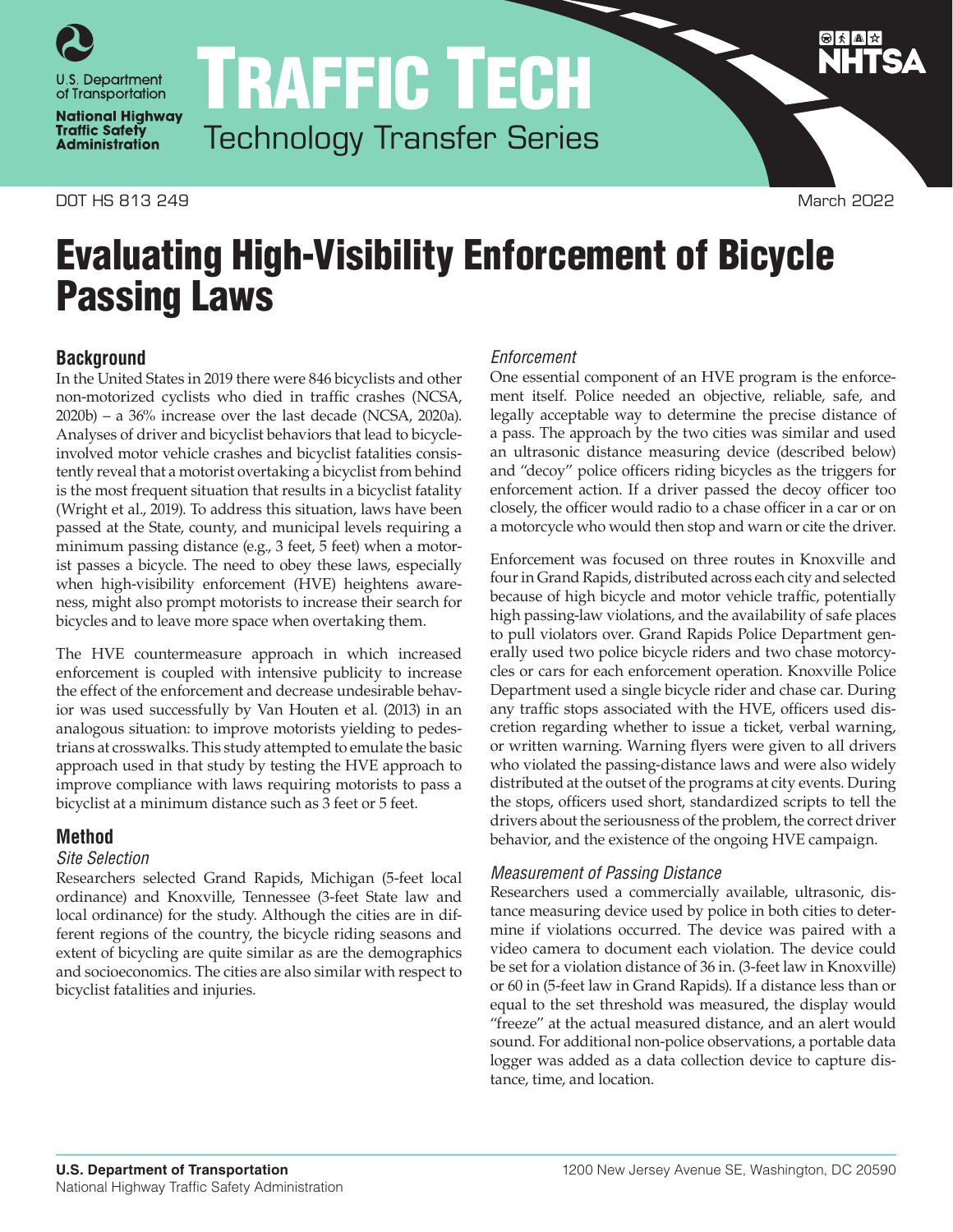### **Figure 1. Measurement and data collection system**



### *Messages/Publicity*

The second component of an HVE campaign consists of education in the form of publicity or messages concerning the existence and intensity of the enforcement, the high probability of getting caught, and the possibility of a significant sanction (fine and possible insurance repercussions) for committing the offense. The HVE program leaders at each site developed and disseminated the program publicity. Each city held a press conference and added details of its law and HVE program to its city's website. Grand Rapids also used lawn signs and feedback signs to alert drivers of the law. In addition to earned media, Knoxville distributed 58,852 informational flyers about the law and program.

# **Table 1. Summary of Passing Distance Results**

|  | <b>Evaluation Design</b> |
|--|--------------------------|
|--|--------------------------|

The program evaluation in both cities consisted of pre- and postprogram measures of the distance motorists gave to bicycles when they passed them on the roadway. The distance measures were collected using two different data collection approaches, each of which used the distance measurement device.

- 1. "Staged riders," who were expert bicyclists recruited at both sites to ride bicycles on the designated enforcement routes. This provided data specific to the enforcement routes and a look-over time at possible driver behavior change on the same routes.
- 2. "Volunteer riders," who were experienced bicyclists who used their bicycles as primary transportation and therefore rode all over town. This provided a more general citywide picture of behavior over time at each study site.

#### *HVE Program and Evaluation Timelines*

The baseline period began when collection of each evaluation measure started and ended with the initial press conferences. Since the countermeasures mounted by each site consisted of several separate interventions at different times after the press conference, the post- period was subdivided based on the start times of the major additional interventions at each site. In Grand Rapids the post period was divided into Post 1, Post 2, and Post 3. In Knoxville there were two periods of intervention defined: Post 1 and Post 2.

# **Results**

Analyses examined changes in average passing distance, passes less than 5 feet, and passes less than 3 feet in both cities. The results are summarized in Table 1 and show that all of the observed changes, whether or not they reached statistical significance, were in the desired directions. Average passing distance increased, and violations decreased. This is precisely what the HVE programs were trying to accomplish.

|                               | <b>Baseline</b> |                           |             | Last Wave*                | Difference (% Change) | Significance** |
|-------------------------------|-----------------|---------------------------|-------------|---------------------------|-----------------------|----------------|
| <b>Measure</b>                | <b>Mean</b>     | <b>Standard Deviation</b> | <b>Mean</b> | <b>Standard Deviation</b> |                       |                |
| <b>Knoxville Staged</b>       |                 |                           |             |                           |                       |                |
| Average (in.)                 | 76.26           | 17.92                     | 77.35       | 15.08                     | $1.09(1.4\%)$         | ns             |
| $< 5$ -ft (%)                 | 17.63           | 38.11                     | 11.87       | 32.36                     | $-5.76$ ( $-32.7%$ )  | < 0.01         |
| $<$ 3-ft (%)                  | 4.98            | 21.76                     | 3.11        | 17.35                     | $-1.87(-37.6%)$       | .017           |
| <b>Knoxville Volunteer</b>    |                 |                           |             |                           |                       |                |
| Average (in.)                 | 77.76           | 15.60                     | 79.21       | 15.15                     | $1.5(1.9\%)$          | < .001         |
| $< 5$ -ft (%)                 | 15.79           | 36.47                     | 14.58       | 35.23                     | $-1.21$ $(-7.7%)$     | $ns***$        |
| $<$ 3-ft (%)                  | 4.21            | 20.09                     | 3.99        | 19.57                     | $-0.22$ ( $-5.2\%$ )  | ns             |
| <b>Grand Rapids Staged</b>    |                 |                           |             |                           |                       |                |
| Average (in.)                 | 77.66           | 14.32                     | 79.93       | 13.85                     | $2.27(2.9\%)$         | < 0.01         |
| $< 5$ -ft $(%)$               | 13.39           | 34.07                     | 10.25       | 30.34                     | $-3.14$ $(-23.5%)$    | .004           |
| $<$ 3-ft (%)                  | 3.09            | 17.30                     | 2.09        | 14.31                     | $-1.00$ $(-32.3%)$    | ns             |
| <b>Grand Rapids Volunteer</b> |                 |                           |             |                           |                       |                |
| Average (in.)                 | 75.38           | 19.72                     | 79.24       | 18.06                     | $3.86(5.1\%)$         | < 0.01         |
| $< 5$ -ft $(%)$               | 26.01           | 43.89                     | 18.17       | 38.57                     | $-7.84$ $(-30.1\%)$   | < 0.01         |
| $<$ 3-ft (%)                  | 8.86            | 28.43                     | 6.45        | 24.58                     | $-2.41$ $(-27.2%)$    | ns             |

Note: Linear regression used to test average. Logistic regression used to test violation rates.

\*Post 2 Wave in Knoxville; Post 3 Wave in Grand Rapids.

\*\*Comparing last evaluation wave to Baseline.

\*\*\*Percent passes < 5 ft in Post 1 Wave was 18.32 and significant p=.003.